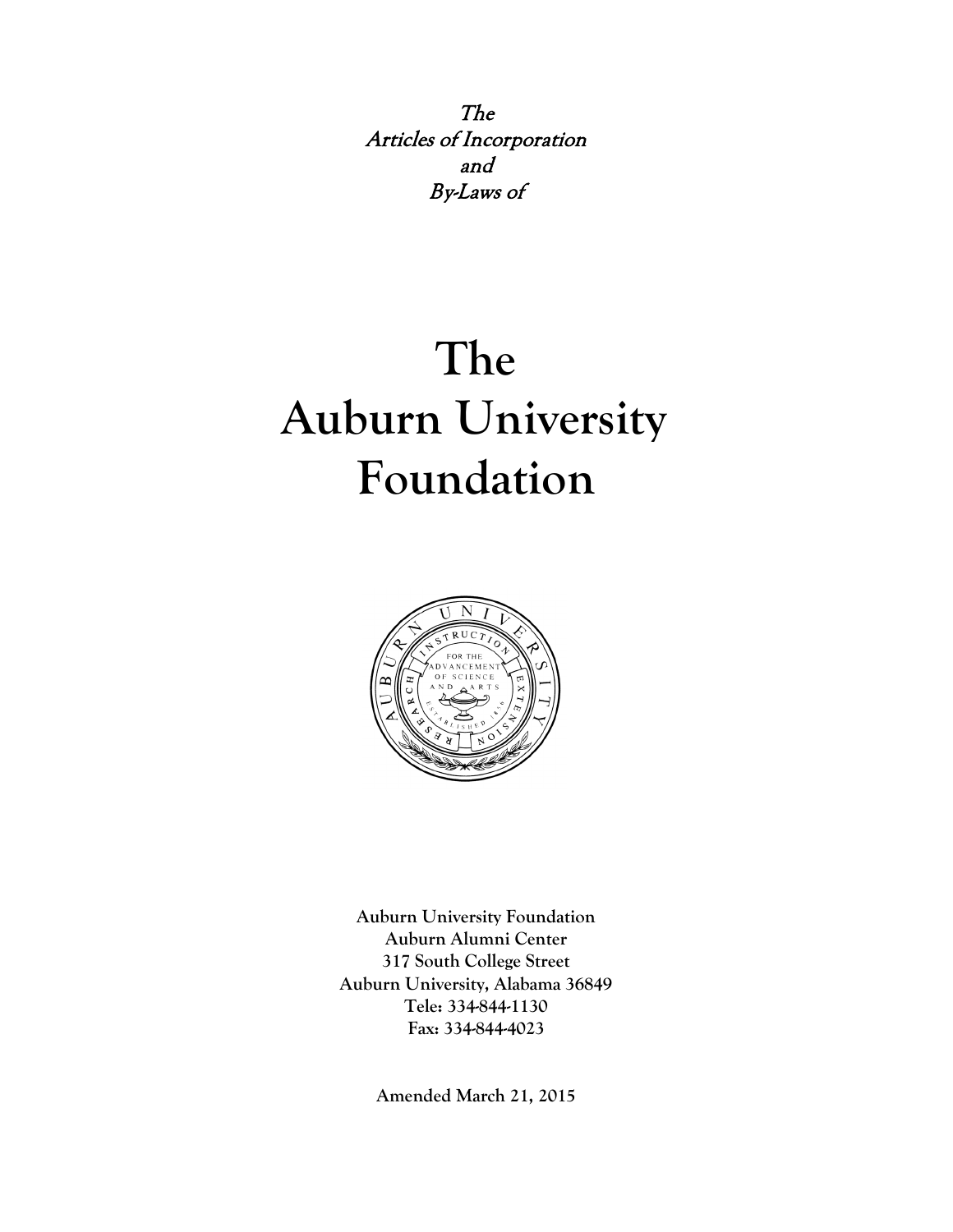# **INDEX**

| AN OVERVIEW OF THE ORGANIZATION    |  |
|------------------------------------|--|
| <b>CURRENT OFFICERS, DIRECTORS</b> |  |
| RESTATED ARTICLES OF INCORPORATION |  |
|                                    |  |
|                                    |  |
|                                    |  |
|                                    |  |
|                                    |  |
|                                    |  |
|                                    |  |
|                                    |  |
|                                    |  |
|                                    |  |
|                                    |  |
|                                    |  |
|                                    |  |
|                                    |  |
|                                    |  |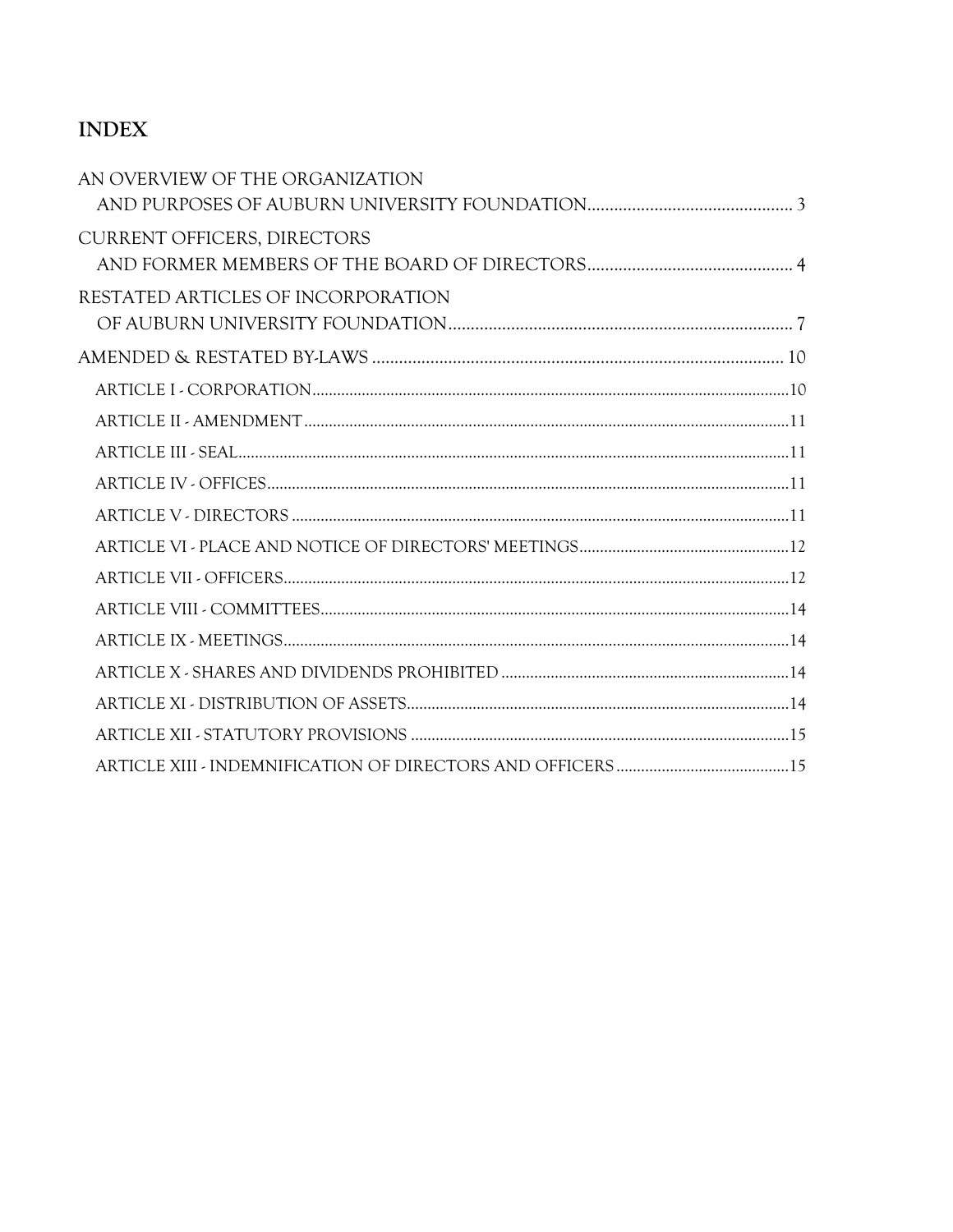# AN OVERVIEW OF THE ORGANIZATION AND PURPOSES OF AUBURN UNIVERSITY FOUNDATION

The Auburn University Foundation was organized in 1960 with the sole purpose being:

<span id="page-2-0"></span>*'* . . . . . *educational, with the one objective of developing and increasing the facilities of Auburn University for broader and increased opportunities in this realm for and service to its students, alumni, and the citizens of the State of Alabama, the Nation, and the world by encouraging gifts, grants, and donations of money, property, works of art, historical papers and documents, museum specimens and any other such material and/or asset of educational value, and by such other proper means as may seem advisable; to receive, hold, and administer such gifts, grants, and donations and to also act without profit as trustee and to have trust powers to be exercised when necessary or desirable and to perform any and all acts concerning management, investment, reinvestment, and expenditures in furtherance of the educational interests of Auburn University . . . . . '*

A foundation may be defined as 'a non-governmental, non-profit organization with funds and programs managed by its own trustees or directors, educational, charitable, religious or other activities serving the common welfare.' The basic concept of a foundation, therefore, is to obtain and use resources for social good.

Thus, the broad purpose of the Auburn University Foundation is to serve the common welfare and social good of the State of Alabama and the Nation by enhancing the educational programs and activities of Auburn University.

#### **Major Characteristics**

The Foundation is recognized as a 'qualified charitable organization.' It has met certain standards and requirements of the Internal Revenue Code within the meaning of Section 501(c)(3). This code section grants an organization exemption from Federal income tax. Gifts to such organizations qualify as charitable deductions.

The Foundation is a nonprofit corporation and subject to the laws of the State of Alabama. The corporation, however, has neither members nor shares of stock.

No part of the income of the Foundation is distributable to directors or officers.

The Foundation has a Board of Directors vested with the responsibility of the management of all the affairs, property, and business of the Foundation. The Board currently consists of 24 voting directors. Directors are elected for a four-year term and may serve up to two terms. There are three non-voting ex-officio members serving on the Board of Directors, specifically, the president of Auburn University, the president of the Auburn Alumni Association, and the chancellor of Auburn Montgomery.

The Foundation has broad powers, which are exercised by the directors, in the operation and management of all properties. The Foundation provides complete assurance to those considering gifts to benefit Auburn University that the assets they give will be kept separate from public funds, will be invested in a prudent manner, and will be applied only to those projects approved by the donors or directors of the Foundation.

The Foundation's officers include a president, one or more vice presidents, a chair, a vice chair, a secretary, and a treasurer, all of whom shall be elected for terms annually by the directors with the exception of the Treasurer whose term is for two years. The chair and vice chair must be members of the Board of Directors, but other officers need not be directors. There are also non-voting emeriti directors.

The Board of Directors meet in the spring and fall of each year. Special meetings may be called.

The tax identification number of the Foundation is: 636022422.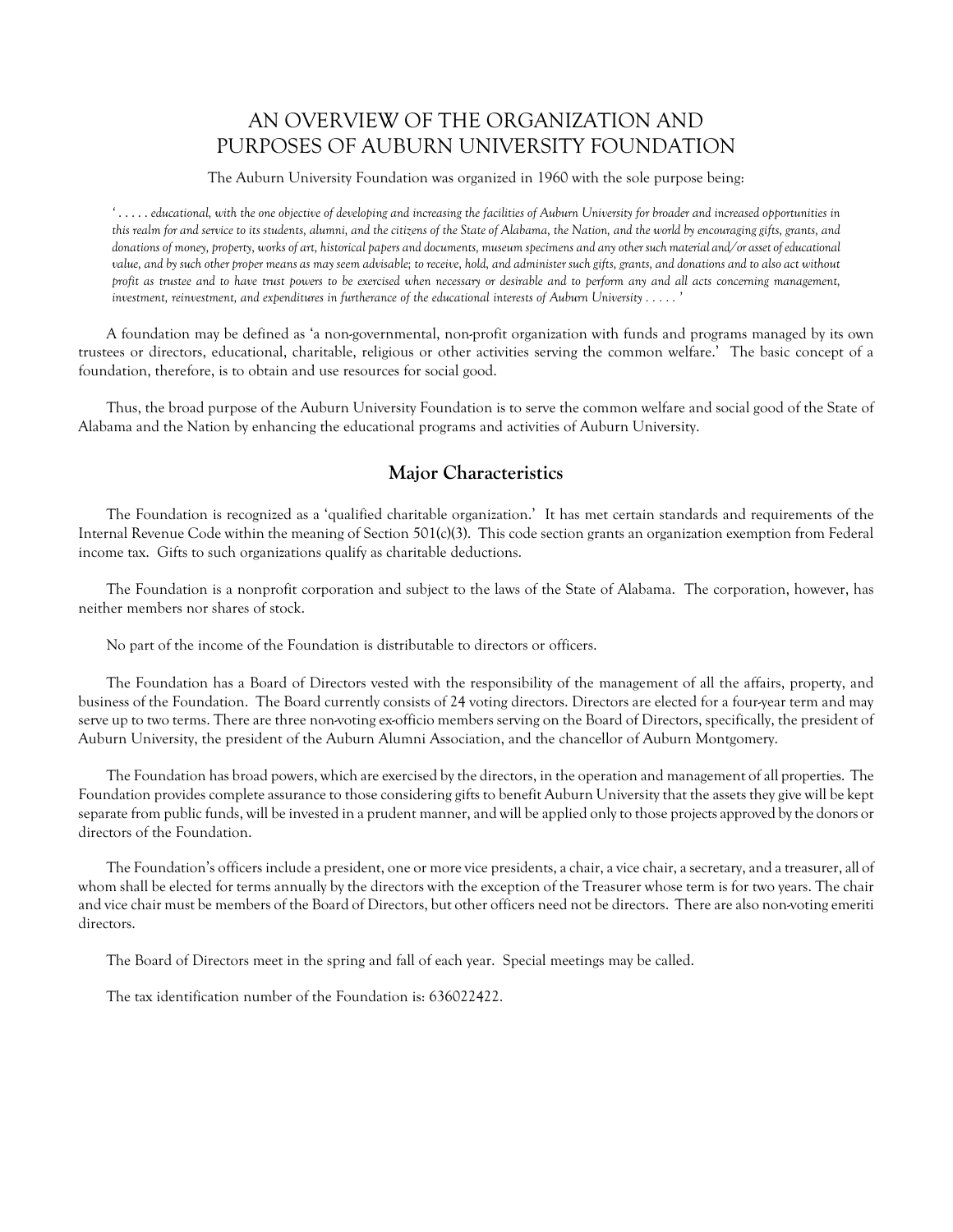#### **AUBURN UNIVERSITY FOUNDATION BOARD**

#### **Officers**

Paul Jacobson '94, Vice Chair National Sperow, Secretary Wanda Sperow, Secretary John M. Morris, President Gregory L. Heston '85, Treasurer

<span id="page-3-0"></span>Cheryl L. Casey, Jr. '83, Chair Glenn E. Estess, Jr. '76, Legal Counsel

#### **Directors**

Leslee Belluchie '83, 2017-2020, 2021-2024 Shirley Frazier Boulware '91, 2021-2042 Kerry Bradley '79, 2017-2020, 2021-2024 Thomas R. (Randy) Campbell '84, 2015-2018, 2019-2022 Kath M. Carter '90, 2020-2023 Cheryl L. Casey '83, 2015-2018, 2019-2022 Steven G. Cates '85 2019-2022 Joseph L. Cowan '70, 2021-2024 Bruce Donnellan '76, 2017-2020, 2021-2024 Sharlene Reed Evans '86, 2016-2019, 2020-2023 Ada Nicole Faulk '96, 2022-2025 Mark Forchette '81, 2020-2023

Regenia Sanders '95, *Ex-Officio* Jay Gogue, *Ex-Officio* Carl A. Stockton, *Ex-Officio*

John Wilford Brown '57, *Director Emeritus* Sally Jones Hill '63, *Director Emeritus*

Javier Goizueta '81, 2017-2020, 2021-2024 Kenneth L. Henderson '76, 2022-2025 Patrick D. Henry '85, 2021-2024 Melissa B. Herkt '77, 2015-2018, 2019-2022 Gregory L. Heston '85, 2016-2019, 2020-2023 Paul A. Jacobson '94, 2018-2021, 2022-2025 Steve R. Spencer '78, 2015-2018, 2019-2022 John S. Stein III '86, 2020-2023 Beth Thorne Stukes, 2018-2021, 2022-2025 J. Gregory Winchester, 2022-2025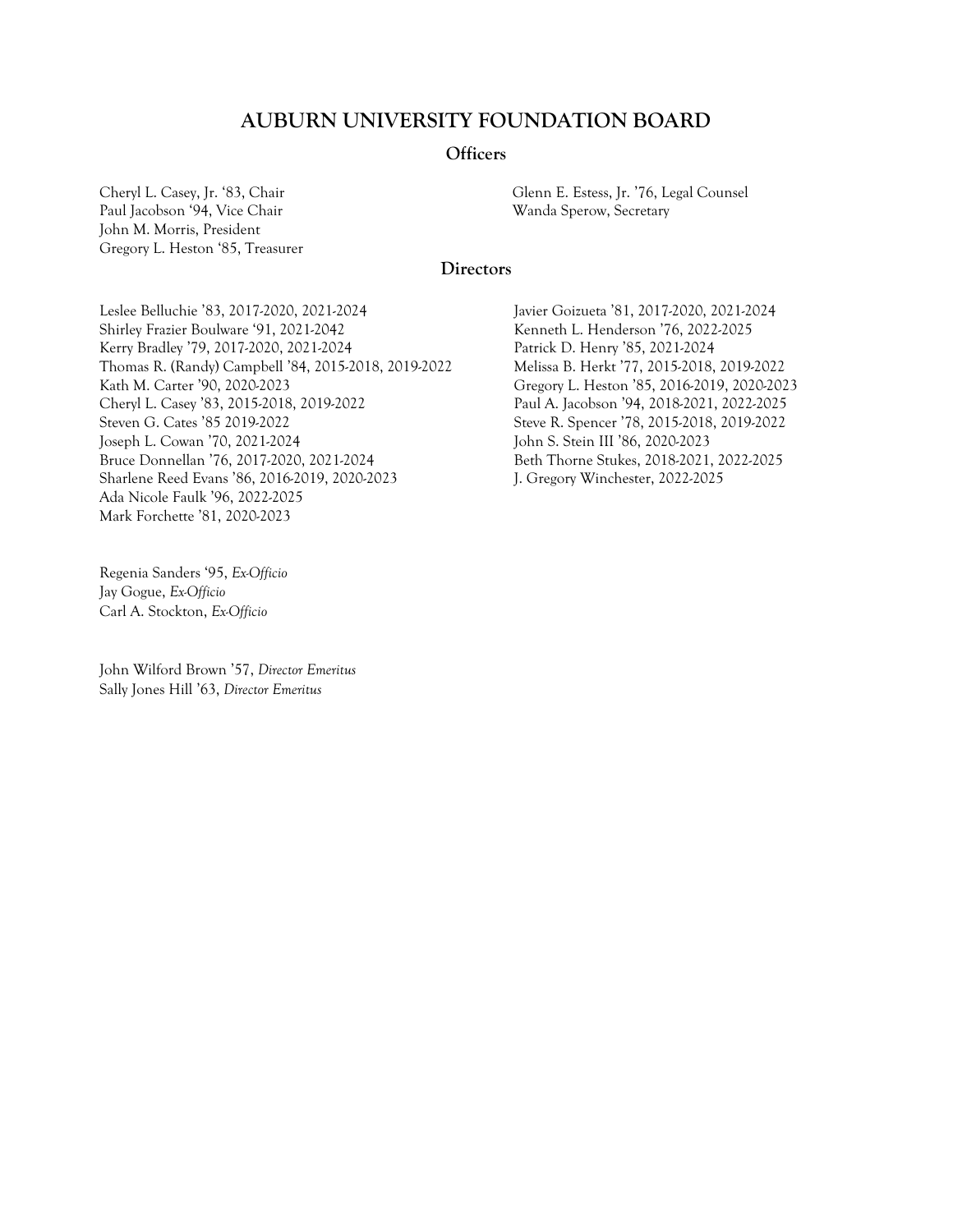#### **Former Members of the Board of Directors**

Joy Goodwin Adams '76, 1996-2001 Faye Stone Baggiano '79, 2009-2017 \*Wilford S. Bailey '42, *Director Emeritus* Melanie Whatley Barstad '75, 2008-2016 \*Alvin A. Biggio '26, 1960-1981 \*J. Gilmer Blackburn, *Director Emeritus* \*Robert F. Blake '36, 1970-1987 Dottie Kenady Blair '81, 2012-2020 Bennie M. Bray '72, 2003-2009 Daniel F. Breeden' 57, 1987-2001 John W. Brown '57, 2007-2015, *Director Emeritus* L. Owen Brown '64, 2004-2012 \*Claude I. Carter '41, 1986-2006 \*James Daniel Cassady '75, 2000-2007 Thomas Franklin Clement '66, 2006-2014 Walton T. Conn, Jr. '85, 2014-2021 Ann Draughon Cousins '54, 1981-2008 William J. Cox '88, 2010-2018 \*Emory O. Cunningham '48, 1981-1986 John V. Denson '58, 2001-2004 Rebecca M. Dunn '70, 2010-2018 Ronald M. Dykes '69, 2012-2020 William A. Fickling '54, 1989-1993 Joe W. Forehand '71, 2007-2015 \*Ben S. Gilmer '26, *Director Emeritus* \*James W. Goodwin '27, *Director Emeritus* Thomas Gossom, Jr. '75, 2008-2016 \*John M. Harbert III '46, 1980-1996 Cecil Stanford Harrell '58, 1996-2002 \*Elmer B. Harris '62, 1991-2004 William F. Hayes '65, 2000-2008 William T. Heard, Jr. '56, 2002-2008 Sally Jones Hill '63, 1986-2004, *Director Emeritus* James M. Hoskins '81, 2012-2020 D. Dwayne Hoven '64, 2002-2004 \*Charles D. Hudson '50, 1987-2007 \*Joseph D. Hughes '31, 1960-1993 L. Phillip Humann, Jr., '67, 2000-2008 \*William R. Ireland '45, 1993-1999 John A. Jernigan '75, 2014-2021 \*Terry A. Kirkley '57, 1980-1992 Benny M. LaRussa, Jr.'82, 2012-2020 \*Edmond Clark Leach '15, 1960-1963 Don Logan, '66, 2006-2012 James N. Long, Jr. '62, 1985-1991

\*Ken L. Lott, Jr. '41, 1980-1985 \*Edward L. Lowder '34, 1980-1987 \* James E. Martin '54, *Director Emeritus* Michael A. McLain '72, 2010-2018 Joe T. McMillan '58, 1992-2011 William R. McNair '68, 2009-2017 Charles D. Miller '80, 2010-2018 Kenwood C. Nichols '61, 2004-2009 C. Lloyd Nix '59, 1993-2007 Olivia K. Owen '77, 2019-2020 Ronald W. Prestage '82, 2008-2010 Carolyn Brinson Reed '65, 2004-2012 W. Allen Reed '70, 2006-2014 \*B. Phil Richardson '50, 1986-2006 \*Frank P. Samford, Sr. '14, 1960-1973 \*Frank P. Samford, Jr. '41, 1973-1985 John S. P. Samford '72, 1986-1993 \*Morris W. Savage '59, 1979-2007 \*Roy B. Sewell '22, 1960-1986 Gordon Mack Sherman '57, 2002-2010 \*William L. Sims II '20, 1963-1977 \*Albert James Smith, Jr. '47, 1999-2006, *Director Emeritus* Gerald W. Smith '61, 2016-2019 Wayne Thomas Smith '68, '69, 2008-2012 Edward Lee Spencer, Jr., '52, 2004-2006 \*John S. Stein, Jr. '59, 1993-2002 Jeffrey Ira Stone '79, 2006-2014 William L. Stone '75, 2007-2015 \*G. Jackson Tankersley '43, 1980-1992 \*Charles McKenzie Taylor '51, 1985-1986 \*W. Robbins Taylor, Sr., 1991-2004 \*C. C. Torbert, Jr., '51, 2004-2012 \*Alvin W. Vogtle, Jr. '39, 1980-1985 John Thomas Walter, Jr. '55, 1986-2003 Michael Alan Watson '69, 2010-2014 \*Earl H. Weaver '62, 1984-2002 Dwight L. Wiggins '62, 2006-2014 \*Earle C. Williams '51, 1991-2004 Michael B. Williams, 2007-2015 Wendy S. Wilson '88, 2007-2015 Walter S. Woltosz '69, 2014-2021 \*Emil F. Wright '24, 1963-1969

\*Deceased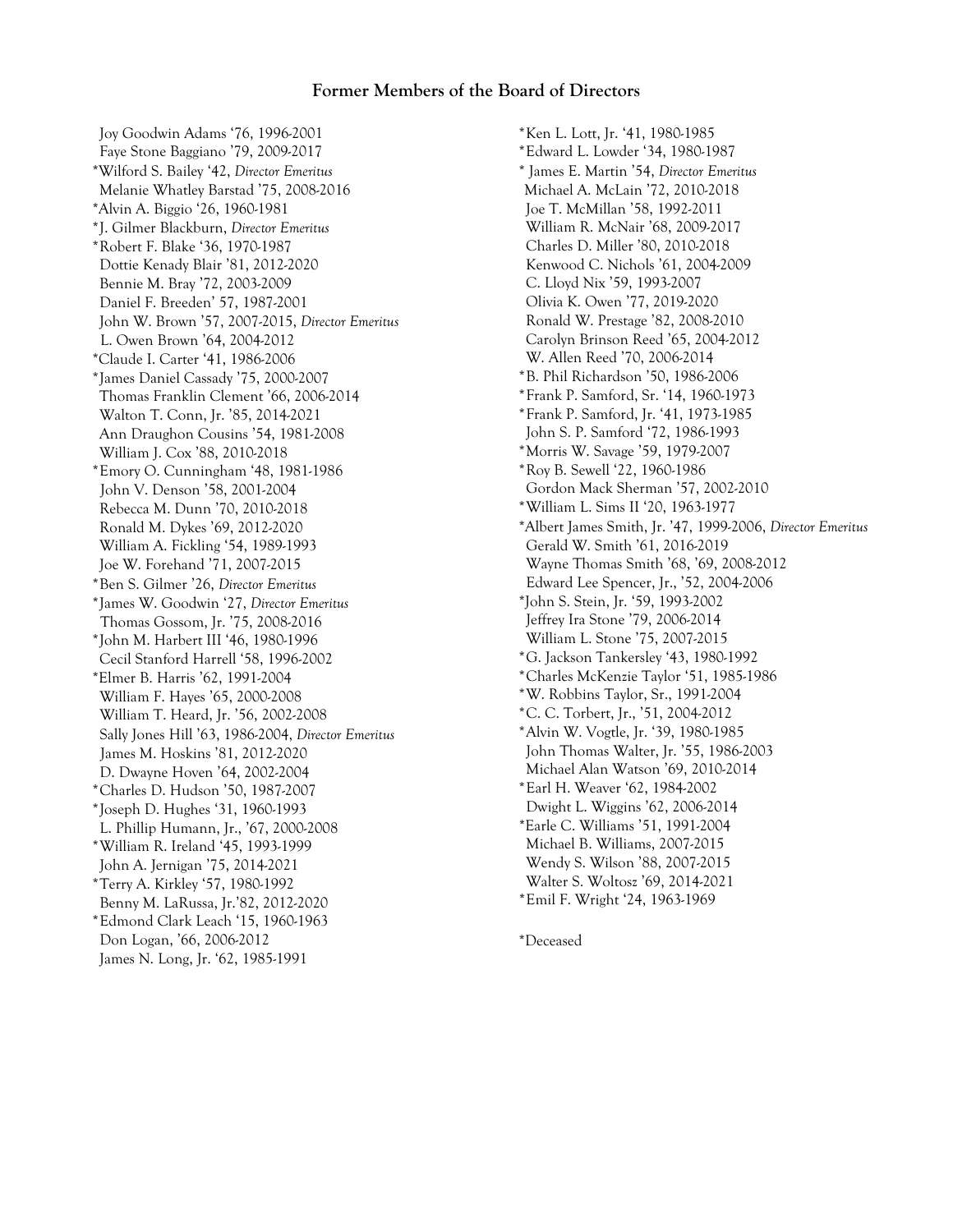#### Former Ex-Officio Members

Russell E. Allman '69 \*George L. Bradberry \*James M. Brown, Jr. '46 Joseph F. Busta, Jr. '69 William C. (Beau) Byrd '89 \*Ralph Brown Draughon '22 Jack Fite '85 Nancy Fortner '7 1 \*H. Hanly Funderburk '53 \*Mr. James Patrick Galloway '51 G. Jay Gogue '69 Batey Gresham '57 Van C. Henley '80 Andrew P. Hornsby, Jr. '68 \*W. Travis Ingram Ralph Jordan '70 \*L. J. Kirkland '49 Robert J. Kloeti '70 \*J. Smith Lanier '49 \*Duncan P. Liles, Jr. '43 \*James L. Loeb, Sr.

Robert E. Lowder '64 \* Walter L. Martin, Jr. '53 Richard Mitchell '55 \*W. Kelly Mosley '24 William V. Muse Gu in A Nance Jane DiFolco Parker \*Harry M. Philpott William E. Porter '57 Bobby Poundstone IV '95 \*Rhett E. Riley '58 \*Ruel Russell, Jr. '48 Roy H. Saigo \*William J. Samford '20 \*Joseph B. Sarver, Jr. '37 Jerry F. Smith '64 Paul J. Spina, Jr. '63 William B. St one, II '85 John G. Veres III '76 \*William F. Walker Robert D. Word '55

\*Deceased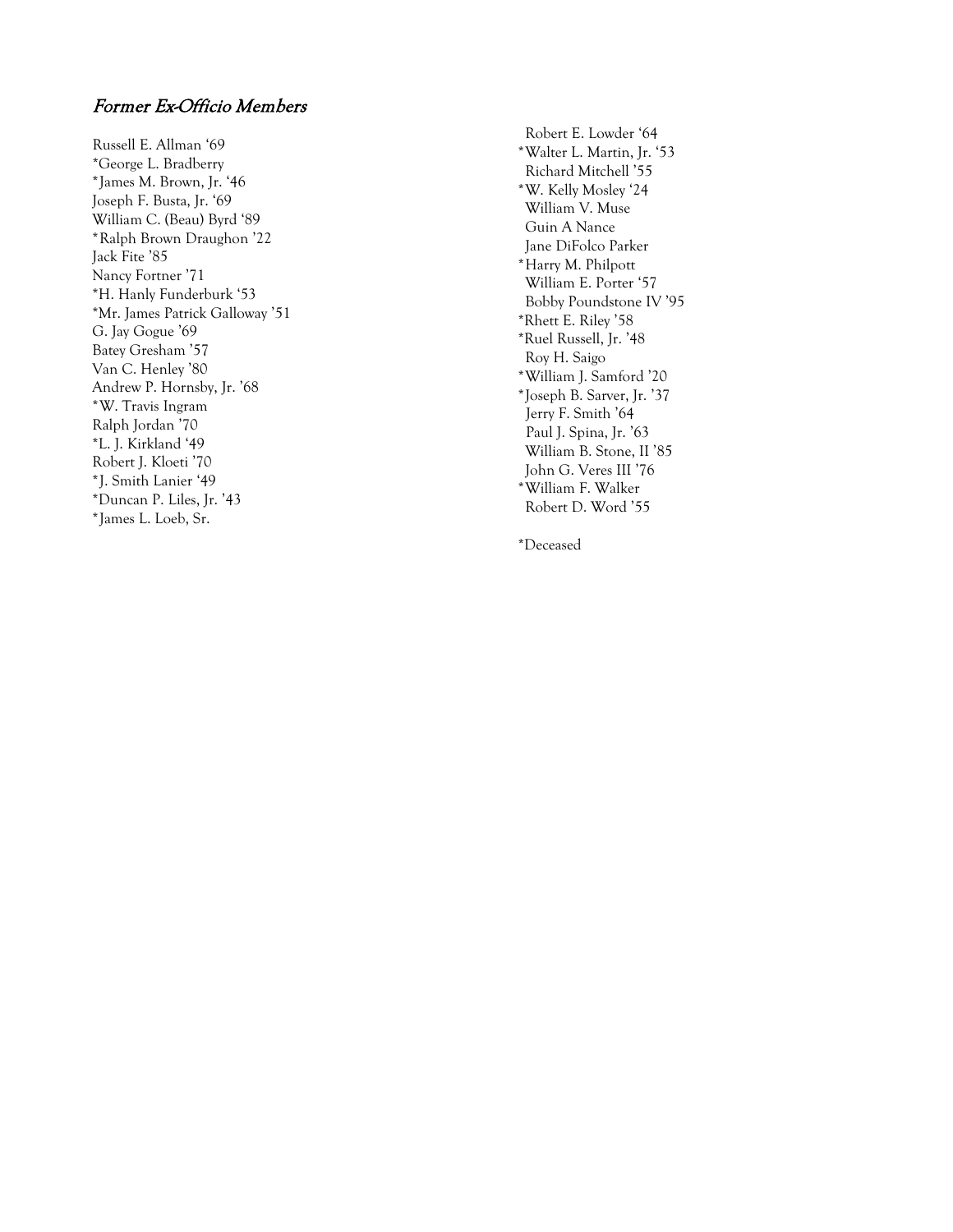## **RESTATED ARTICLES OF INCORPORATION OF AUBURN UNIVERSITY FOUNDATION**

<span id="page-6-0"></span>WHEREAS, AUBURN UNIVERSITY FOUNDATION is a corporation formed under the Alabama Nonprofit Corporation Act, specifically Chapter 10 of Title 10 of the Code of Alabama of 1940, as amended (Code of Alabama recompiled 1958), by filing Articles of Incorporation in the Probate Office of Lee County, Alabama on February 9, 1960.

NOW, THEREFORE, Pursuant to the provisions of the Alabama Nonprofit Corporation Act, the undersigned corporation, pursuant to a resolution duly adopted by its Board of Directors on September 8, 2001, hereby adopts the following restated Articles of Incorporation.

(a) Name. The name of the corporation shall be Auburn University Foundation.

(b) Duration and Dissolution. The period of duration of the corporation shall be perpetual; but in event of dissolution all of the property and assets of every description of the corporation shall belong to and be distributed to Auburn University, a corporation.

(c) Purpose and Powers. The sole purpose for which the corporation is organized is educational, with the one objective of developing and increasing the facilities of Auburn University for broader and increased opportunities in this realm for and service to its students, alumni, and the citizens of the State of Alabama and the Nation, by encouraging gifts, grants, and donations of money, property, works of art, historical papers and documents, museum specimens and any other such material and/or asset of educational value, and by such other proper means as may seem advisable; to receive, hold, and administer such gifts, grants, and donations and to also act without profit as trustee and to have trust powers to be exercised when necessary or desirable and to perform any and all acts concerning management, investment, reinvestment, and expenditures in furtherance of the educational interests of Auburn University; and also to have such general privileges as set forth in said "Alabama Nonprofit Corporation Act" and to that end, the following specific provisions shall apply:

1. The Foundation shall receive and administer funds for scientific, educational and charitable purposes, within the meaning of Section 501(c)(3) of the Internal Revenue Code of 1986, as amended, and its successors (hereinafter referred to as the "Code"), and regulations issued thereunder, and in connection therewith, the Foundation shall take and hold by bequest, devise, gift, grant, purchase, lease or otherwise any property, real, personal, tangible or intangible, or any undivided interest therein, without limitation as to the amount or value. It shall have the power to sell, convey and otherwise dispose of any such property and to invest, reinvest, or deal with the principal or income thereof in such manner as, in the judgment of the Directors, will best promote the purposes of the Foundation without limitation, except such limitations, if any, as may be contained in the instrument under which such property is received, these Articles of Incorporation, the By-Laws of the Foundation, or any laws applicable thereto. The Foundation shall have the power to do any other act or thing incidental to or connected with the foregoing purposes or in advancement thereof, but not for the pecuniary profit or financial gain of its Directors or officers.

2. No part of the net earnings of the Foundation shall inure to the benefit of, or be distributable to, its incorporators, directors, officers, benefactors, or other private persons, except that the Foundation shall be authorized and empowered to pay reasonable compensation for services rendered and to make payment and distributions in furtherance of the purposes set forth herein. No incorporator, director, officer, benefactor, or any other private individual shall be entitled to share in the distribution of any of the corporate assets on dissolution of the Foundation. No substantial part of the activities of the Foundation shall be the carrying on of propaganda, or otherwise attempting to influence legislation, and the Foundation shall not participate in, or intervene in, (including the publishing or distribution of statements) any political campaign on behalf of any candidate for public office. Notwithstanding any of the provisions of these Articles, the Foundation shall not carry on any other activities not permitted to be carried on by a corporation exempt from federal income tax under Section 501(c)(3) of the Code, or by a corporation, contributions to which are deductible under Section 170(c)(2) of the Code.

3. The Foundation shall distribute its income for each taxable year at such time and in such manner as not to subject the Foundation to tax under Section 4942 of the Code.

- 4. The Foundation shall not engage in any act of self dealing as defined in Section 4941(d) of the Code.
- 5. The Foundation shall not retain any excess business holdings as defined in Section 4943(c) of the Code.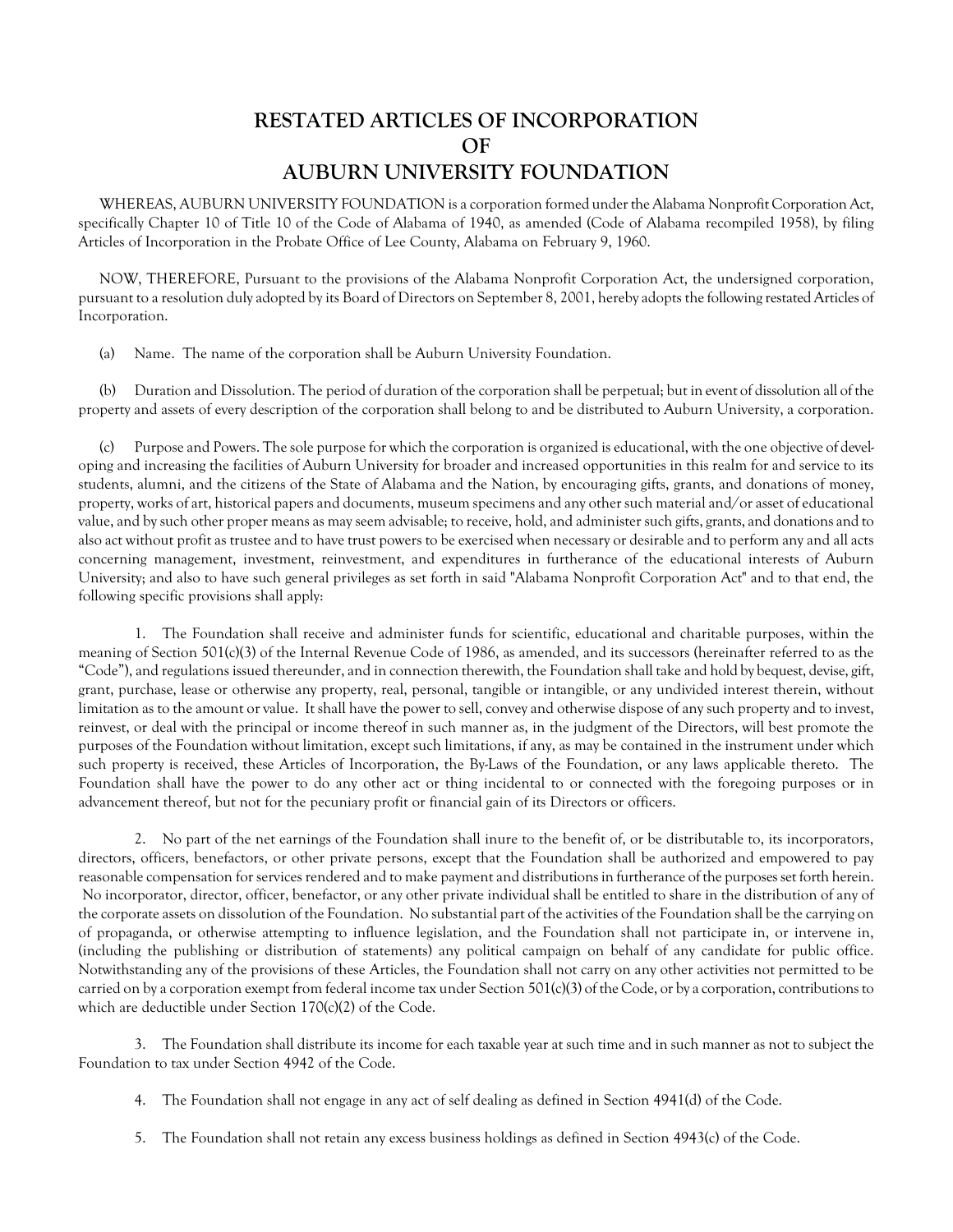- 6. The Foundation shall not make any investments in such manner as to subject it to tax under Section 4944 of the Code.
- 7. The Foundation shall not make any taxable expenditures as defined in Section 4945(d) of the Code.

8. No gift or grant will be accepted if it contains major conditions which would restrict or violate any of the charitable or educational purposes or if it would require serving a private as opposed to public interest.

9. In the event of the dissolution of the Foundation, the Board of Directors shall, after paying or making provisions for payment of all liabilities of the Foundation, dispose of all of the assets of the Foundation to Auburn University, a corporation. In the event of the dissolution of the Foundation and Auburn University is not in existence, then the Probate Court of Lee County, Alabama, or the Probate Court of the county in which the principal office of the Foundation is then located, shall hold and dispose of the Foundation's assets exclusively for such educational purposes or to such organization or organizations, as said Court shall determine, which are organized and operated exclusively for such educational purposes.

10. The Foundation shall have such powers as are prescribed by the Alabama Nonprofit Corporation Act as contained and set forth in Section 10-3A-1, et seq., Code of Alabama of 1975, as amended, and may perform any acts permitted thereby.

(d) Members. The corporation is to have no members.

(e) Directors. The directors shall not be less than three, nor more than provided by the By-Laws of the corporation. Directors and officers of the corporation may succeed themselves, and they shall receive no pay nor emolument other than actual expenses incurred in the discharge of their duties as such. Directors shall be elected by a majority of the Board of Directors attending any meeting properly called and held where a quorum is present consisting of at least one-third of the directors, or by mail as provided by law. There are currently twenty-four (24) directors who serve for staggered periods of time and their names and addresses, and their tenures of office are:

Ms. Leslee Belluchie '83 2017-2020, 2021-2024 1556 Widows Mite Road Edgewater, MD 21037

Mr. Kerry Bradley '79 2017-2020, 2021-2024 629 S College Street Auburn, AL 36830

Ms. Kath Carter '90 2020-2023 Ernst & Young 155 N Wacker Dr Fl 21 Chicago, IL 60606

Mr. Steven G. Cates '85 2019-2022 Cates Builders 112 Westwood Pl Suite 220 Brentwood, TN 37027

Mr. R. Bruce Donnellan '76 2017-2020, 2021-2024 3220 Sterling Road Mountain Brook, AL 35213

Ms. Nicole Faulk '96 2022-2025 1820 Huntington Hills Lane Atlanta, GA 30309

Ms. Shirley Frazier Boulware '91 2021-2024 165 Berry Hill Lane Tyrone, GA 30290

Mr. Thomas R. (Randy) Campbell '84 2015-2018, 2019-2022 Campbell Wealth Management 3535 Grandview Pkwy Birmingham, AL 35243

Ms. Cheryl L. Casey '83 (Chair) 2015-2018, 2019-2022 310 Jackson Street Denver, CO 80206

Mr. Joseph L. Cowan '70 2021-2024 5212 Legends Drive Braselton, GA 30517

Ms. Sharlene Reed Evans '86 2016-2019, 2020-2023 9952 Watermark Lane Jacksonville, FL 32256

Mr. Mark Forchette '81 2020-2023 3130 W Long Lake Road West Bloomfield, MI 48323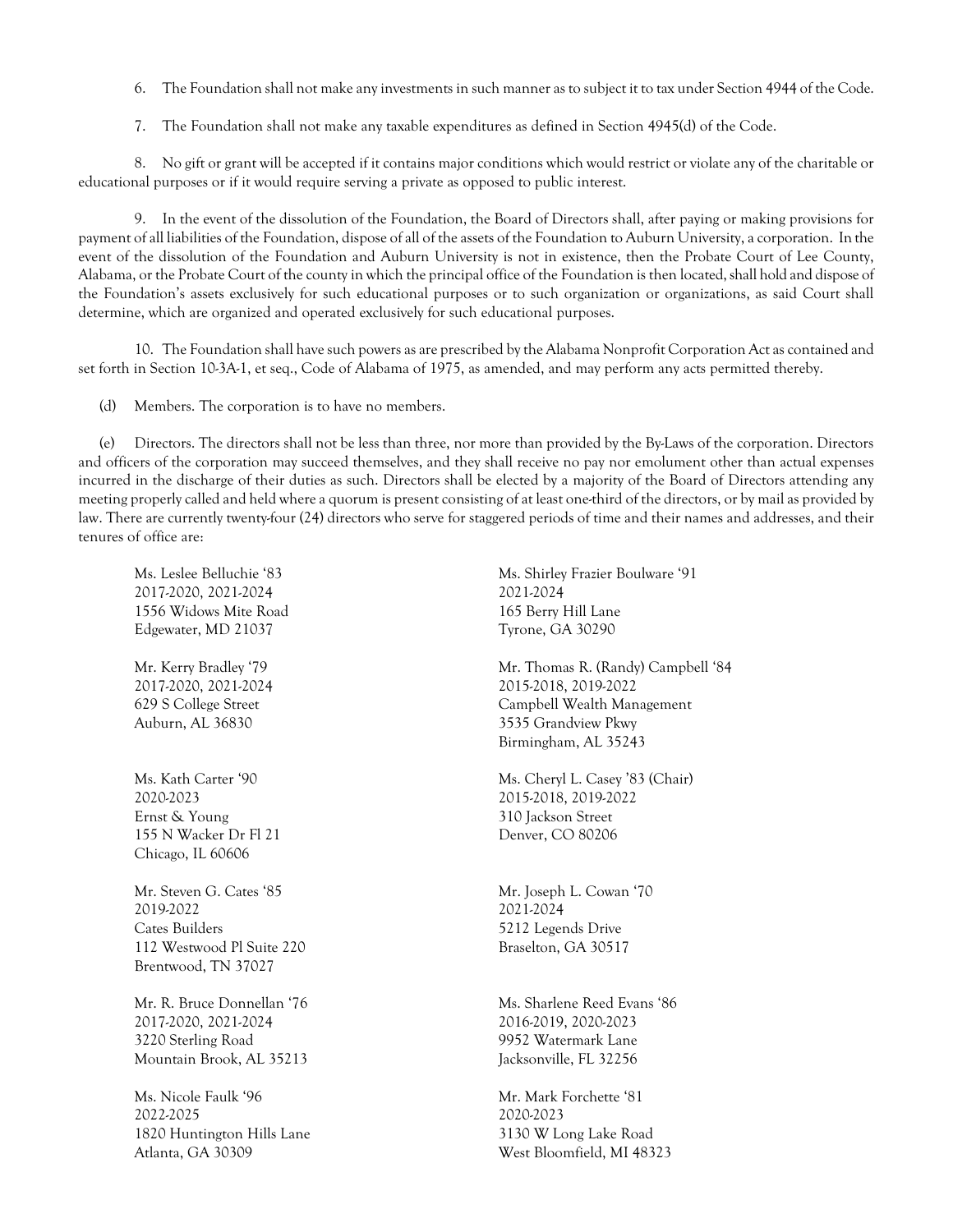Mr. Javier Goizueta '81 2017-2020, 2021-2024 5001 Powers Ferry Road Atlanta, GA 30327

Mr. Patrick Henry '85 2021-2024 2815 Balmoral Road Birmingham, AL 35223

Mr. Gregory L. Heston '85 (Treasurer) 2016-2019, 2020-2023 2871 Cedar Canyon Court NE Atlanta, GA 30345

Mr. Steven (Steve) R. Spencer '78 2015-2018, 2019-2022 1749 Vestwood Hills Drive Birmingham, AL 35216

Ms. Beth Thorne Stukes 2018-2021, 2022-2025 1405 Valley Road Jasper, AL 35501

Mr. Kenneth L. Henderson '76 2022-2025 245 W 104<sup>th</sup> Street Apt 15A New York, NY 10025

Ms. Melissa B. Herkt '77 2015-2018, 2019-2022 PO Box 309 Auburn, AL 36831

Mr. Paul A. Jacobson '94 (Vice Chair) 2018-2021, 2022-2025 5470 Heyward Square Place Marietta, GA 30068

Mr. John S. Stein III '86 2020-2023 Fidelis Capital 820 Shades Creek Pkwy Ste 1200 Birmingham, AL 35209

Mr. J. Gregory Winchester 2022-2025 9 E Surfside Drive Santa Rosa Beach, FL 32459

Notwithstanding the above, the President of Auburn University shall serve as an ex-officio non-voting member of the Board of Directors by virtue of such position.

A Director may be removed, with or without cause, by the Board of Directors at any meeting where a quorum is present, but only by the affirmative vote of two-thirds of the Directors in office. (Amended October 23, 2004)

(f) Registered Office and Registered Agent. The address of the corporation's registered office shall be the same as its principal office, which is: Office of the President of the Auburn University Foundation, 317 South College Street, Auburn, Alabama 36849, and the registered agent shall be the president of the Auburn University Foundation. (Amended October 6, 2010)

The foregoing Restated Articles of Incorporation correctly set forth the provisions of the articles of incorporation as duly adopted as required by law and supersede the original articles of incorporation and all amendments thereto.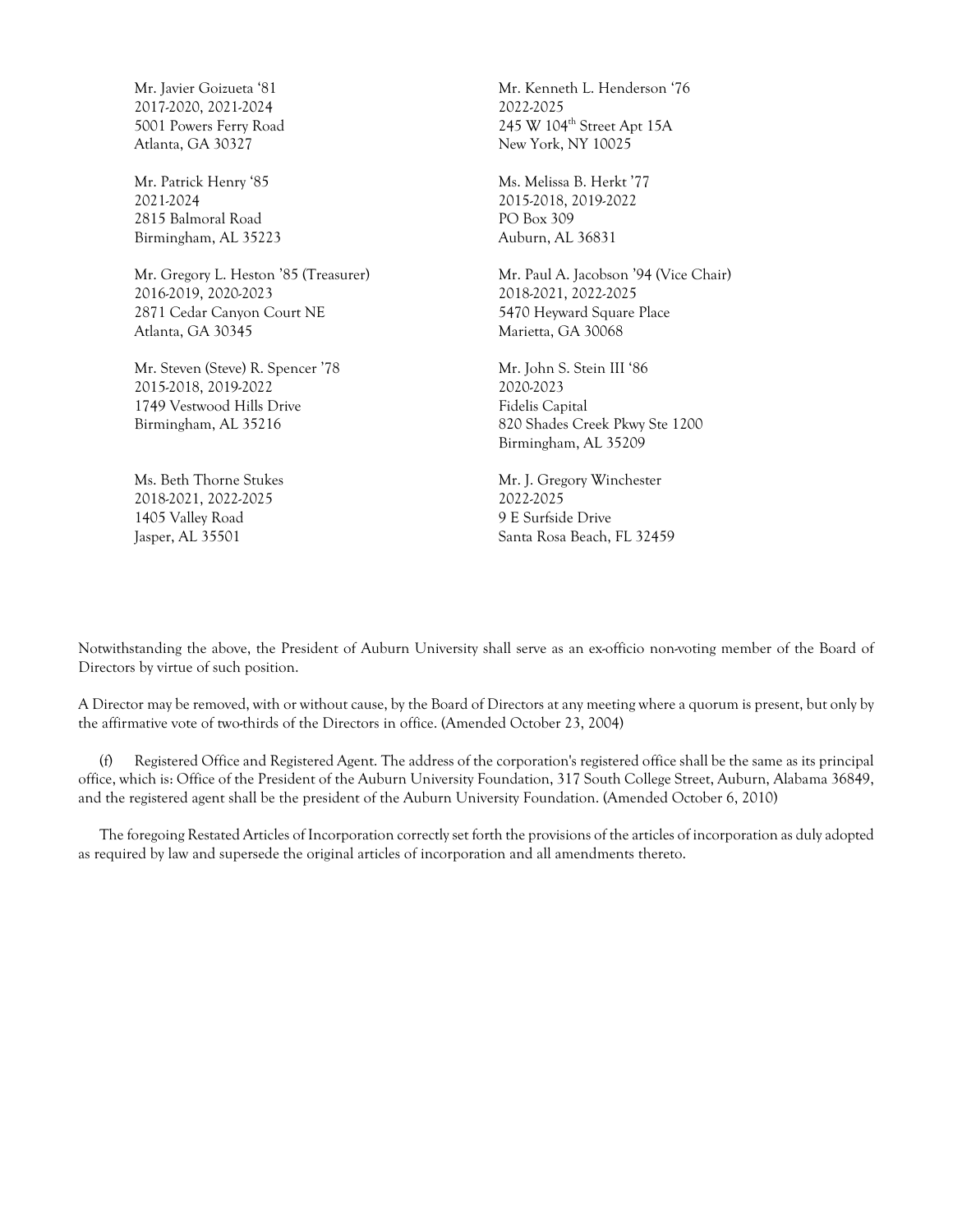## **AMENDED & RESTATED BY-LAWS**

#### **ARTICLE I - CORPORATION**

<span id="page-9-1"></span><span id="page-9-0"></span>1. The name of the corporation is "Auburn University Foundation," hereinafter referred to as the corporation or Foundation.

2. Its duration shall be perpetual; but in event of dissolution all of the property and assets of every description of the corporation shall belong to and be distributed to Auburn University, a corporation, hereinafter referred to as the University.

3. The Corporation shall have no members.

4. The Corporation shall have a Board of Directors to have absolute control of the management of the corporation.

5. The sole purpose for which the corporation is organized is education, with the one objective of developing and increasing the facilities of Auburn University for broader and increased opportunities in this realm for and service to its students, alumni, and the citizens of the State of Alabama and the Nation, by encouraging gifts, grants, and donations of money, property, works of art, historical papers and documents, museum specimens, and any other such material and/or asset of educational value, and by such other proper means as may seem advisable; to receive, hold, and administer such gifts, grants, and donations and to also act without profit as trustee and to have trust powers to be exercised when necessary or desirable and to perform any and all acts concerning management, investment, reinvestment, and expenditures in furtherance of the educational interests of Auburn University; and also to have such general powers and privileges as set forth in Alabama Nonprofit Corporation Law of Alabama, as amended (hereinafter referred to as the "Code of Alabama"). (Amended October 26, 2013).

6. The corporation shall also solicit gifts, restricted and unrestricted, from private individuals and corporations; it may also hold by agreement for management, investment and reinvestment, funds and property placed with it by Auburn University.

7. In addition to the above powers the Foundation may serve as Trustee and in the case of trusts or other restricted-funds and property it may hold and handle the corpus and/or income therefrom as provided in trust instruments or in keeping with any restrictions and limitations pertaining thereto; however, all funds and properties, including trusts and/or other restricted funds and properties, shall be held by the corporation, its custodians and agents for management, investment or reinvestment for the sole purpose and objective set out in the Articles of Incorporation of the Foundation, in the absolute discretion of its Board of Directors and with the following privileges (unless specifically limited or restricted within the written conditions of a donation):

(a) To retain all property without liability for any decrease in value.

(b) To sell or exchange any property without being restricted by the law of the State of Alabama or any other jurisdiction for trust investment, to invest in any kind of property whatsoever, real or personal, whether or not productive of income, and without regard to the proportion that such property, or property of a similar character held, may bear to the entire assets of the corporation.

(c) To sell, exchange, lease, mortgage, partition, or improve any property and upon such terms as it may deem proper, and to execute and deliver deeds, leases, mortgages, or other instruments relating thereto, without limitations and without approval of any court.

(d) To vote in person or by proxy upon securities held by the corporation, and in such connection to delegate its discretionary powers.

(e) To exercise options, conversion privileges, or rights to subscribe for additional securities and to make payments, therefore.

(f) To consent to or participate in dissolutions, reorganizations, consolidations, mergers, sales, leases, mortgages, transfers, or other changes affecting securities held by it and in such connection to delegate its discretionary powers and to pay assessments, subscriptions, and other wages.

(g) To extend or modify the terms of any bond and mortgage; to foreclose any mortgage or take title by deed in lieu of foreclosure or otherwise; to protect or redeem any property from forfeiture for nonpayment of taxes or other liens; and generally to exercise as to such bond and mortgage on such property all powers that an absolute owner might exercise.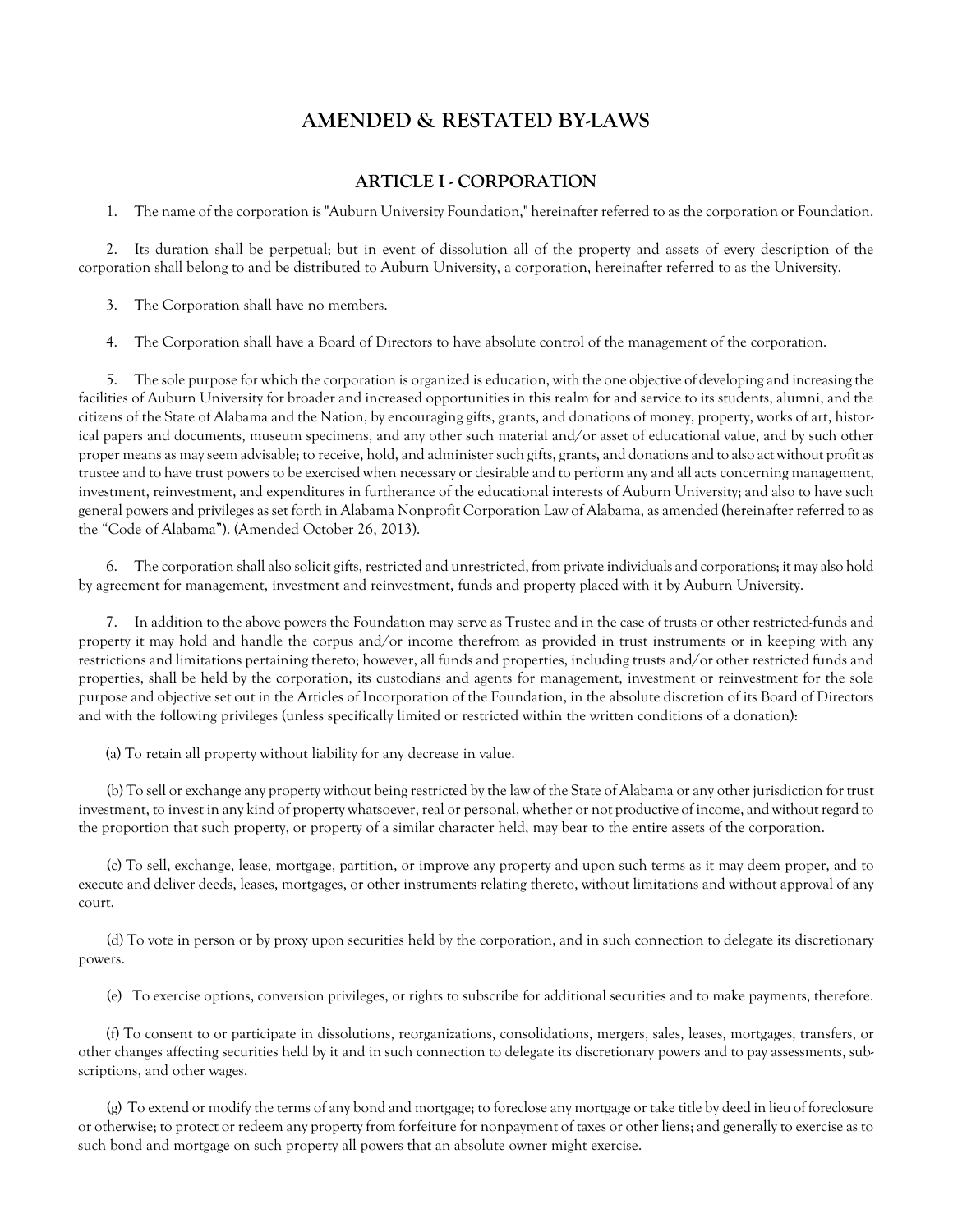(h) To retain any property acquired in connection with the foregoing provisions whether or not such property shall be authorized by the laws of the State of Alabama or of any other jurisdiction for trust investments.

(i) To register any property in the name of its nominee or in its own name or to hold it unregistered or in such other form so that title shall- pass more conveniently or by delivery, but without thereby increasing or decreasing its liability.

<span id="page-10-0"></span>(j) To make any divisions or distributions to Auburn University for specified or unspecified purposes or uses, restricted or unrestricted uses, including scholarships; and divisions or distributions may be in cash or other property, real or personal, or undivided interest therein, or partly in cash and partly in property.

#### **ARTICLE II - AMENDMENT**

1. The Articles of Incorporation of this corporation may be amended from time to time in any and as many respects as may be desired, so long as the Articles of Incorporation as amended contain only such provisions as are lawful under the said Code of Alabama and the procedure is in keeping therein.

2. The By-Laws of the corporation may be amended by the Board of Directors at any meeting where a quorum is present, but only by a vote of the majority of the directors in office.

<span id="page-10-1"></span>3. Notwithstanding the foregoing, any amendment to the Articles of Incorporation or to the By-Laws must be submitted to and discussed by the Board at a prior meeting before such amendment may be approved.

#### **ARTICLE III - SEAL**

1. The corporation shall have a circular seal which shall contain around its outer edge: Auburn University Foundation Auburn, Alabama and in the center of the seal shall be:

> Corporate Seal Alabama

<span id="page-10-2"></span>2. The secretary of the corporation shall be the custodian of the seal.

#### **ARTICLE IV - OFFICES**

1. The principal office of the corporation shall be in the office of the President of the Auburn University Foundation in Auburn, Alabama.

<span id="page-10-3"></span>2. The corporation may also have offices at such other places as the Board of Directors may from time to time appoint or the business of the corporation may require.

#### **ARTICLE V - DIRECTORS**

1. The management of all the affairs, property, and business of the corporation shall be vested in the Board of Directors consisting of not less than three (3) nor more than twenty-seven (27) persons having voting rights. The Board shall be elected and approved as shall be provided in the Restated Articles of Incorporation, as amended, and the elected directors shall hold office until their successors are elected and qualify to serve as new directors. (Amended October 26, 2013).

2. In addition to the powers and authorities conferred by these By-Laws and the Articles of Incorporation, and Amendments thereto, the Board of Directors may exercise all such powers of the corporation and do all such lawful acts and things as are not by law prohibited.

3. The Board of Directors of the corporation shall consist of no more than twenty-seven (27) voting directors. The President of Auburn University who shall serve as an ex-officio non- voting member of the Board. In addition, the Chancellor of Auburn University at Montgomery and the President of the Auburn Alumni Association or his/her designee shall be non-voting, ex-officio members of the Board. (Amended September 18, 2010)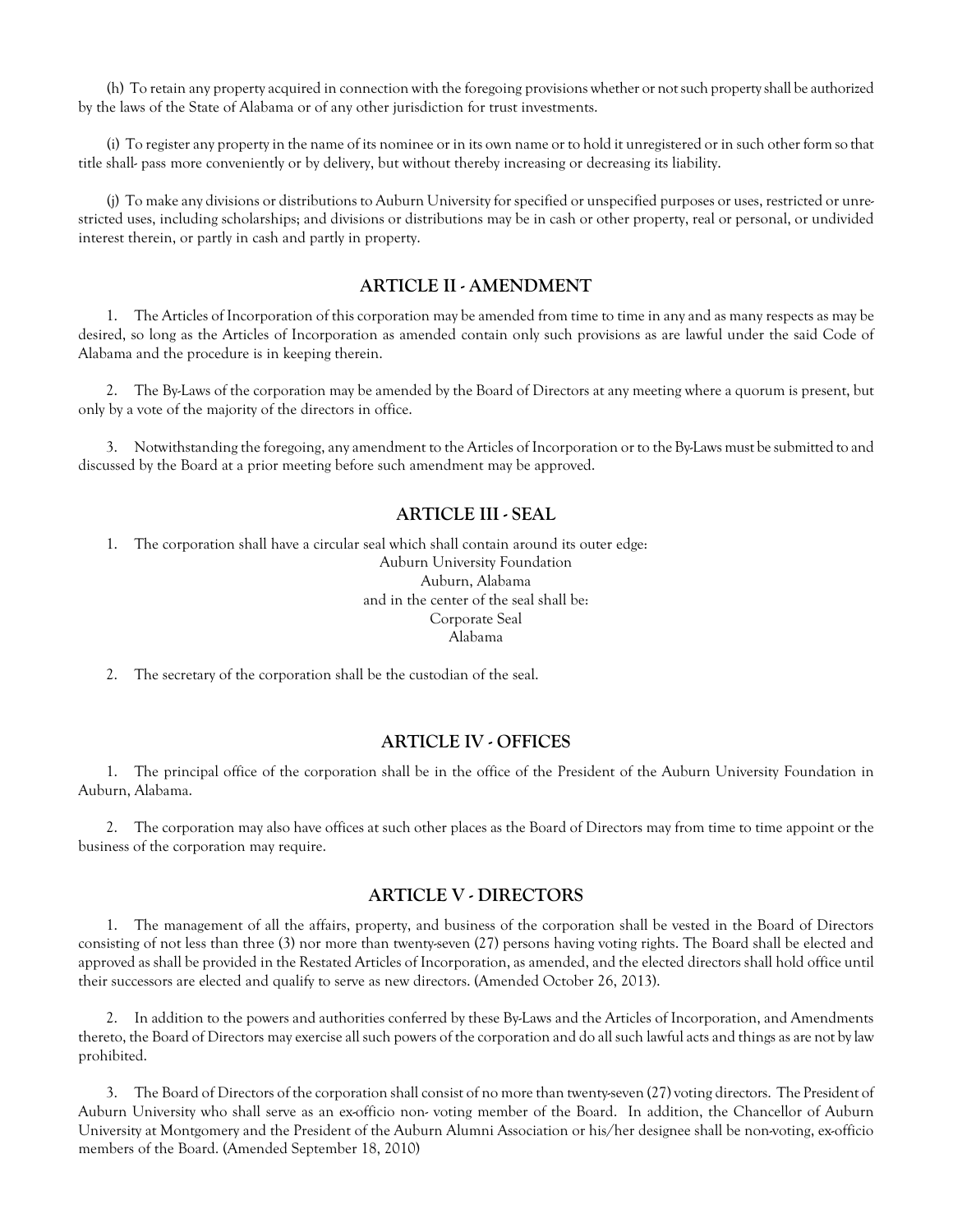4. Directors need not be residents of the State of Alabama and shall be elected as provided in the Restated Articles of Incorporation of Auburn University Foundation, as amended. (Amended October 26, 2013).

5. The directors shall be self-perpetuating and shall be elected for such term or terms of office as may be specified up to four years by a majority of the Board of Directors attending any regular or special meeting properly called and held where a quorum is present consisting of at least one-third of the directors, or by mail as provided by law and to fill vacancies arising from any cause. A director may be eligible for election to the Board for no more than eight (8) consecutive years (or two (2) consecutive four**-**year terms). After serving eight (8) consecutive years (or two (2) consecutive four-year terms), a director shall be ineligible for Board membership for at least one (1) year. After such year of ineligibility, the former director shall be eligible for re-election to the Board. Notwithstanding the foregoing, the limitations on terms of Board membership shall not apply to an ex-officio member such as the president of Auburn University. (Amended October 23, 2004)

6. A Director may be removed, with or without cause, by the Board of Directors at any meeting where a quorum is present, but only by the affirmative vote of two-thirds of the Directors in office. (Amended October 23, 2004)

7. The Board of Directors shall elect a chairman and one or more vice chairmen. The chairman shall serve for a term of one (1) year and preside at all meetings of the Board. In the absence of the chairman of the Board, the vice chairman shall preside at a Board meeting. The chairman and vice chairmen must be members of the Board of Directors.

<span id="page-11-0"></span>8. No person may serve as chairman more than two (2) consecutive terms. Similarly, no person shall serve as vice chairman for more than two (2) consecutive terms.

## **ARTICLE VI - PLACE AND NOTICE OF DIRECTORS' MEETINGS**

1. Meetings of the Board of Directors, regular or special, may be held within this state, and upon the following notice: three days' notice; personally, or by electronic mail, facsimile, telephone, or mail. (Amended October 26, 2013).

<span id="page-11-1"></span>2. Attendance of a director at any meeting shall constitute a waiver of notice of such meeting.

## **ARTICLE VII - OFFICERS**

1**.** The officers of the corporation shall be a chairman, one or more vice chairmen, a president, a secretary, and a treasurer, all of whom shall be elected by the directors at any regular or special meeting by a majority of the directors present, and the officers shall hold office until their successors are elected and qualify. An officer may be eligible for re-election; however, no person may serve as chairman, vice chairman or treasurer for more than two (2) consecutive one-year terms in each respective office. The Board of Directors may also elect one or more vice presidents, assistant secretaries and assistant treasurers.

2. The president, who is not required to be a member of the Board of Directors, shall represent the corporation in matters of daily operations and shall be authorized to sign all certificates, contracts, and other instruments of the corporation, except where specifically provided otherwise by the Board of Directors or by-laws and shall also have such powers and discharge such duties as may be assigned from time to time by the Board of Directors.

3. In the absence of the chairman or vice chairman, the president shall preside at the directors' meetings. Except whereby law the signature of the president is required, the vice presidents shall possess the same power as the president to sign all certificates, contracts, and other instruments of the corporation which may be authorized by the Board of Directors.

4. The position of secretary and treasurer may be united in one person.

5. The vice presidents, in the order designated by the Board of Directors, shall exercise the functions and discharge all the duties of the president during the absence or disability of the president. Each vice president shall also have such powers and discharge such duties as may be assigned to him/her from time to time by the Board of Directors.

6. The secretary shall issue notices for all meetings, except that notice of special meetings of directors called at the request of two directors as provided in Section 2 of Article IX of the By-Laws may be issued by such directors.

7. The secretary shall keep minutes of all meetings, shall have charge of the Seal and the corporation's Minute Books and shall make such reports and perform other duties as are incident to the secretary's office, or as may be lawfully required of the secretary by the Board of Directors. The secretary shall be elected in the manner provided in Item 1 and may be elected with no limitations for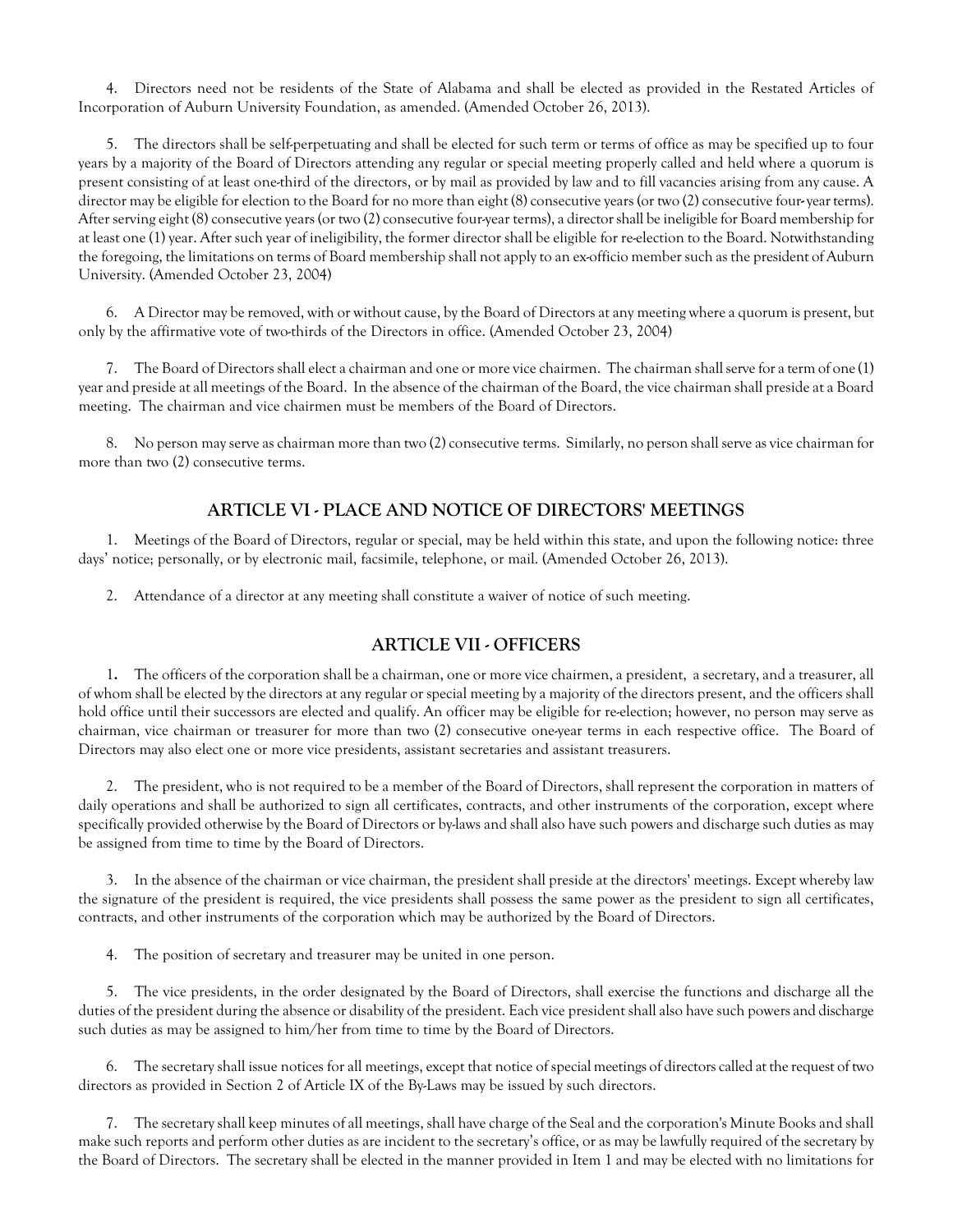#### consecutive terms. (Amended March 25, 2006)

8. The assistant secretaries, in order of their seniority, shall in the absence or disability of the secretary, perform the duties and exercise the powers of the secretary, and shall perform such other duties as the Board of Directors shall lawfully prescribe. The assistant secretaries shall be elected in the manner provided in Item 1 and may be elected with no limitations for consecutive terms. (Amended March 25, 2006)

9. The treasurer shall oversee and monitor the financial condition of the Foundation. The treasurer shall present, on a regular basis, budgets, forecasts, account, financial statements and reports to the Board of Directors. The treasurer shall serve as the primary liaison with designated staff about financial matters.

10. The assistant treasurers, in order of their seniority, shall in the absence or disability of the treasurer, perform the duties and exercise the powers of the treasurer, and shall perform such other duties as the Board of Directors shall lawfully prescribe. The assistant treasurers shall be elected in the manner provided in Item 1 and may be elected with no limitations for consecutive terms. (Amended March 25, 2006)

11. A custodian or custodians (sometimes referred to as fiscal agents) of monies, securities and assets of the corporation, in addition to the treasurer and assistant treasurers, may be elected by the directors as other officers are elected, but such custodians shall be national or state financial institutions with trust powers authorized to do business in the State of Alabama. The treasurer, assistant treasurers, and/or custodians may by authority of the Board of Directors hold and/or register any property in their names or in the names of their nominees or hold such property unregistered, to facilitate the passage of title or so that title may pass by delivery and such shall not increase or decrease liability.

12. In the case of absence or inability to act of any officer of the corporation and of any person herein authorized to act in his place, the Board of Directors may from time to time delegate the powers or duties of such officer to any other officer, or any director or other person or corporation whom it may select.

13. Vacancies in any office arising from any cause may be filled by the directors at any regular or special meeting where there is a quorum present by majority of the directors attending.

14. The Board of Directors may appoint such other officers and agents as it shall deem necessary or expedient who shall hold their officers and agencies for such terms and shall exercise such powers and perform such duties as shall be determined from time to time by the Board of Directors.

15. No director or officer of the corporation shall receive any pay or emolument for services rendered as a director or officer of this corporation other than his/her actual expenses incurred in the discharge of his/her duties as such; and no loans shall be made by the corporation to any of its directors, officers, or agents.

16. The officers of the corporation shall hold office until their successors are chosen and qualify. Any officer elected or appointed by the Board of Directors may be removed at any time, with or without cause, by the affirmative vote of a majority of the entire Board of Directors.

17. The Board of Directors may require any of the officers, custodians, or agents to give bond to the corporation, with sufficient surety or sureties, contingent upon the satisfactory performance of the duties of their respective positions and to comply with such other conditions as may from time to time be required by the Board of Directors.

18. The Board of Directors may institute and defend any and all suits or legal proceedings in any court relating to the Foundation, employ counsel and compromise or submit to arbitration all matters of dispute in which the Foundation may be involved, as the Board of Directors may deem necessary and proper.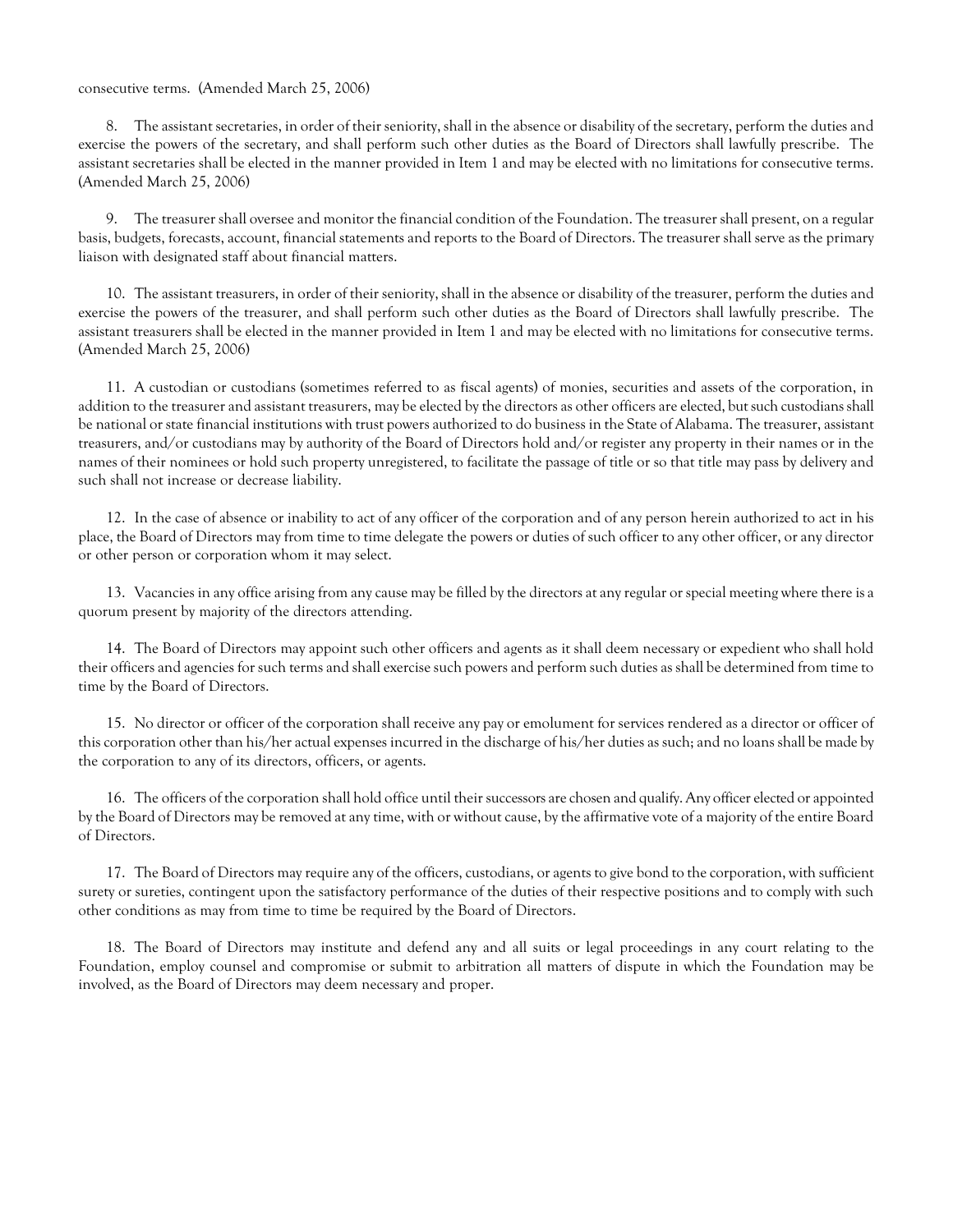19. The Board of Directors shall be fully authorized to enter into a services and facility agreement with Auburn University. Such services and facility agreement shall provide the Foundation with (i) services rendered by employees of Auburn University, including the services of any individual who may perform duties as an officer of the Foundation, and (ii) certain facilities of Auburn University necessary for the operation of the Foundation. The Foundation shall pay Auburn University a reasonable amount for such services and facilities. The Foundation shall be fully authorized to enter into agreements with any individual performing services as an officer of the Foundation with regard to conflicts of interest, bonding requirements, and other matters relating to the provision of servicesto the Foundation by such individual, provided such agreement specifically recognizes the existence of the services and facility agreement and the status of the individual as an employee of Auburn University.

#### **ARTICLE VIII – COMMITTEES**

<span id="page-13-0"></span>1. The Board of Directors by resolution adopted by a majority of the directors in office may designate one or more committees, each of which shall consist of two or more directors together with persons who may not be directors, and such committees to the extent provided in said resolution shall have and exercise the authority of the Board of Directors in the management of the corporation; but the designation of such committees and the delegation thereto of authority shall not operate to relieve the Board of Directors, or any other individual director, of any responsibility imposed upon it or him/her by law. Other committees not having and exercising the authority of the Board of Directors in the management of the corporation and not consisting of two or more directors or of any directors may be designated by a resolution adopted by a majority of the directors present at a meeting at which a quorum is present.

2. All committees appointed shall keep regular minutes of the transactions of their meetings and shall cause them to be recorded in books kept for that purpose in the office of the corporation and shall report to the Board of Directors at its next meeting.

<span id="page-13-1"></span>3. A quorum at a committee meeting shall consist of a majority of the members of the respective committee. The action of a majority of the committee members present at a meeting at which a quorum is present shall be the act of the committee. (Amended October 26, 2013).

#### ARTICLE IX – MEETINGS

1. Regular meetings of the Board of Directors, at least one each year, shall be held at the principal office of the corporation or the Alumni Offices or such other place or places as the Board of Directors may designate and if a quorum is not present adjourned by the director or directors present to another day.

2. Special meetings of the Board of Directors may be called at any time by the chairman of the Board, president or by any two directors to be held at the principal office of the corporation, or at such other place or places which the Board of Directors may from time to time designate.

3. A three-day notice of all meetings of the Board of Directors shall be given to each director by electronic mail, facsimile, telephone, mail or personally. (Amended October 26, 2013).

4. A quorum at all meetings of the Board of Directors shall consist of one-third of the number of directors comprising the Board; but less than a quorum may adjourn any meeting which may be held to a subsequent date without further notice.

<span id="page-13-2"></span>5. Unless otherwise specifically set out herein, the action of a majority of the directors present at a meeting at which a quorum is present shall be the act of the Board of Directors. (Amended October 26, 2013).

#### **ARTICLE X - SHARES AND DIVIDENDS PROHIBITED**

- 1. This corporation shall not have nor issue shares of stock.
- <span id="page-13-3"></span>2. No dividends shall be paid and no part of income of this corporation shall be distributed to its directors or officers.

#### **ARTICLE XI - DISTRIBUTION OF ASSETS**

<span id="page-13-4"></span>1. Assets of the corporation, subject to limitations permitting their use forcertain purposes, or held in trust, must be held and disbursed by the corporation subject to such limitations; but assets not subject to limitations may be handled and disbursed at the discretion of the Board of Directors in accordance with the provisions of the Articles of Incorporation and these By-Laws. Upon dissolution of the corporation, all property and assets of every kind shall belong to Auburn University.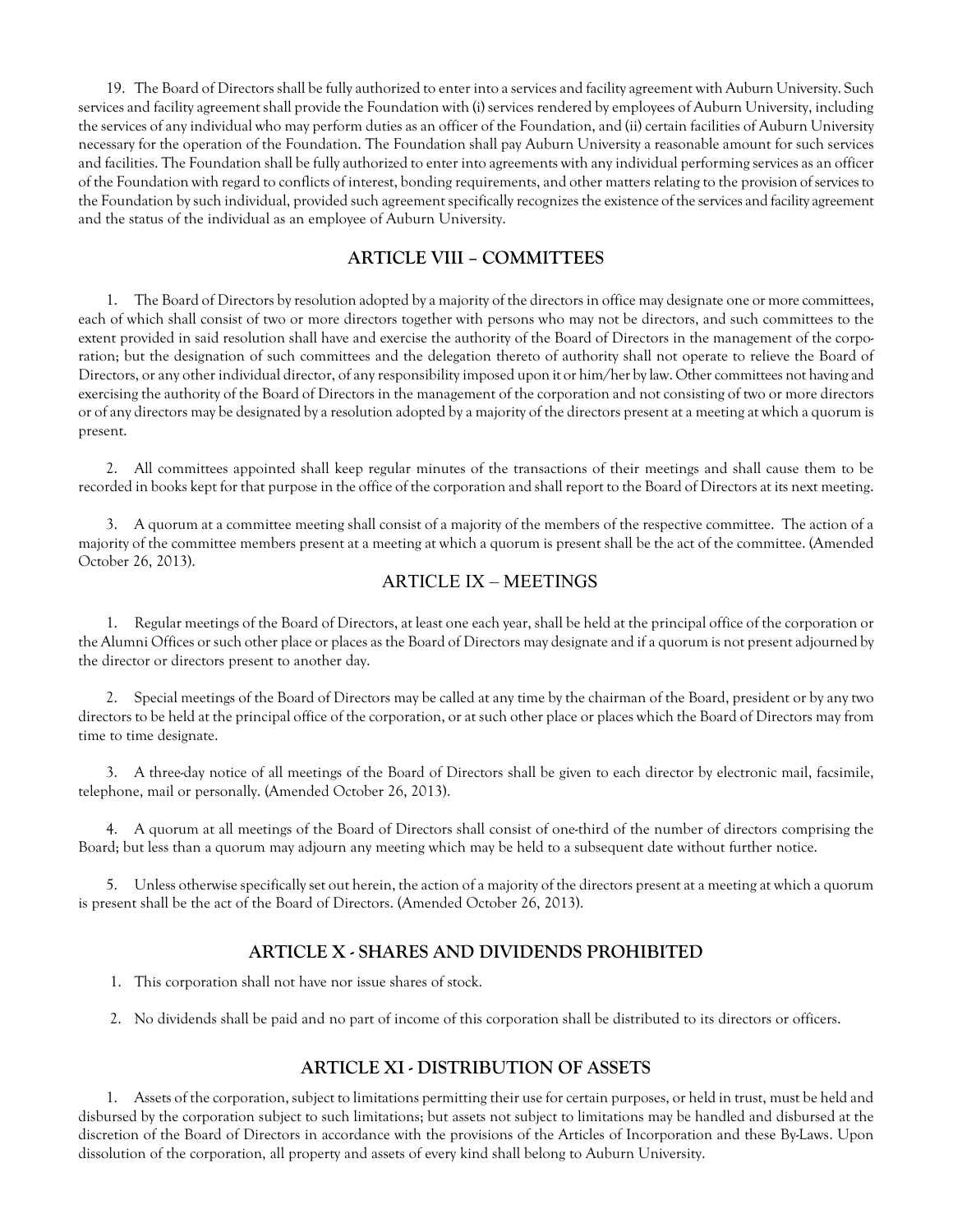#### **ARTICLE XII - STATUTORY PROVISIONS**

1. Auburn University Foundation is a corporation not for profit and subject to the provisions of the said Code of Alabama.

2. No part of the income of this corporation is distributable to members, directors, or officers.

3. Articles of Incorporation shall include the original Articles of Incorporation filed February 8, 1960, and all amendments thereto, and the By-Laws shall be the Code of Rules adopted for the regulation or management of the affairs of the corporation irrespective of the name by which such rules are designated and may contain any provision for the regulation and management of the affairs of the corporation not inconsistent with the Articles of Incorporation or the Code of Alabama.

4. This corporation shall have no members as provided in the Articles of Incorporation and these By-Lawsshall not provide for members.

5. "Board of Directors" means the group of persons vested with the management of the affairs of the corporation irrespective of the name by which such group is designated.

6. The Registered and Principal Office of the corporation shall be the Office of the President of the Auburn University Foundation, 317 South College Street, Auburn, Alabama, and the Registered Agent shall be the president of the Auburn University Foundation. (Amended October 6, 2010)

7. The Registered Office and the Registered Agent may be changed upon filing the proper instruments with the Judge of Probate of Lee County, Alabama.

8. Any Registered Agent of the corporation shall be the person upon whom any process, notice, or demand required or permitted by law may be served upon the corporation; if there be no Registered Agent in this state or such agent cannot be found at the Registered Office, then the Secretary of State shall be the agent of the corporation upon whom such process, notice, or demand may be served.

9. The initial By-Laws of the corporation shall be adopted by the Board of Directors named in its Articles of Incorporation. The power to alter, amend, repeal, or adopt new By-Laws shall be vested in the Board of Directors.

10. Any action required to be taken at a meeting of the Board of Directors of this corporation, or any other action which may be taken at a meeting of the Board of Directors or of a committee named by the directors, may be taken without a meeting if a consent in writing, setting forth the action so taken, shall be signed by all of the members of the Board of Directors with respect to the subject matter thereof, or all of the members of the committee appointed by the directors, as the case may be. Such consent shall have the same force and effect as a unanimous vote, and may be stated as such in any article, document, or other instrument.

<span id="page-14-0"></span>11. Whenever any notice is required to be given to any director or member of a committee of this corporation, under the provisions of the Code of Alabama or under the provisions of these By-Laws, a waiver thereof in writing signed by the person or persons entitled to such notice, whether before or after the time stated therein, shall be equivalent to the giving of such notice.

## **ARTICLE XIII - INDEMNIFICATION OF DIRECTORS AND OFFICERS**

Pursuant to §10A-3-2.43 of the Code of Alabama, the Foundation does hereby intend to provide the broadest indemnification to its Directors and officers that is authorized and permitted by law. The Directors, officers, and any of the volunteers performing services for the Foundation shall receive the full benefit of the immunity provided by The Volunteer Service Act, as set forth in §6-5- 336 of the Code of Alabama. (Amended October 26, 2013).

1. In furtherance of the above-stated intent, the Foundation shall indemnify and hold harmless any person who was or is a party or is threatened to be made a party to any threatened, pending or completed claim, action, suit or proceeding, whether civil, criminal, administrative or investigative, including appeals, by reason of the fact that such person is or was a Director, officer, employee or agent of the Foundation, or is or was serving at the request of the Foundation as a Director, officer, employee or agent of another corporation, partnership, joint venture, association, trust or other enterprise, against expenses (including without limitation attorneys' fees), judgments, fines and amounts paid in settlement actually and reasonably incurred by him in connection with such claim, action, suit or proceeding if he acted in good faith and in a manner he reasonably believed to be in or not opposed to the best interests of the Foundation, and, with respect to any criminal action or proceeding, had no reasonable cause to believe his conduct was unlawful. The